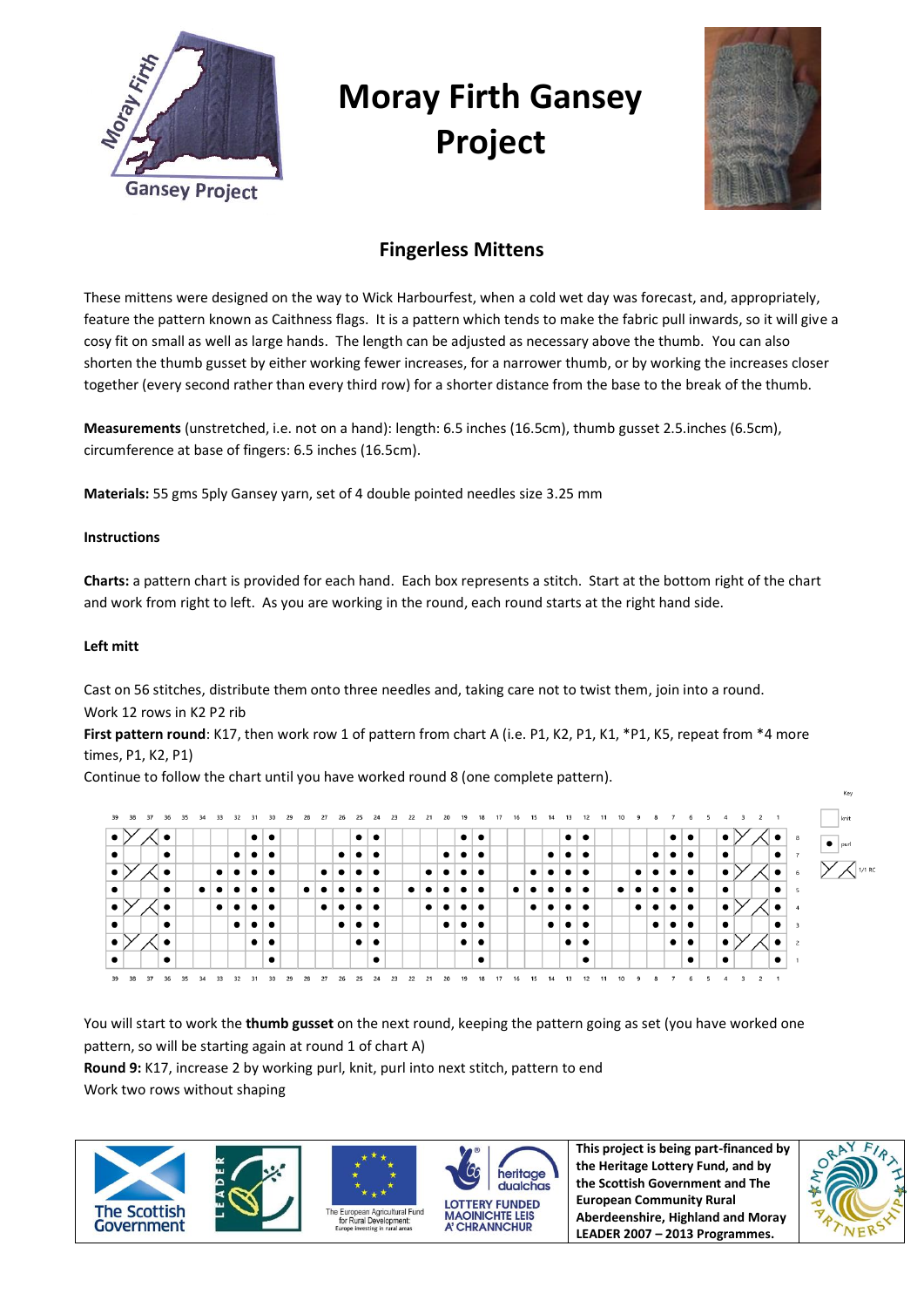#### **See note on working matching increases\***

**Round 12:** K17, P1, increase 1, K1, increase 1, P1, pattern to end

Continue increasing every 3<sup>rd</sup> round until there are 15 stitches between the two purl stitches. Work a further two rows. You will now have completed 32 rows of pattern, (4 pattern repeats).

Put the 15 thumb stitches on a thread, and continue with the main part of the mitt.

**Round 33:** K17, P1, cast on 5, P1, pattern to end

**Round 34:** K17, P1, K5, P1, pattern to end

**Round 35:** K17, P1, decrease 1, K1, decrease 1, P1, pattern to end

**Round 36:** K17, P1, work vertical double decrease (put your right hand needle into the first two stitches on the left needle as if you were going to knit them together, and slip them onto the right hand needle, K1, pass 2 slipped stitches over), P1, pattern to end

**Round 37:** K17, P3 together, pattern to end

Work a further 8 rows with the pattern as set

**Next round:** work 17 stitches in K1, P1 rib, pattern to end

Work 3 more rows like this, then 2 rows K1 P1 rib. Cast off in rib

#### **Thumb**

Place the 15 stitches from the thread onto two needles. Pick up and knit 7 stitches from the gap, K15. K two rounds Work 3 rounds in K1 P1 rib Cast off in rib

#### **Right mitt**

Cast on 56 stitches, distribute them onto three needles and, taking care not to twist them, join into a round. Work 12 rows in K2 P2 rib

#### **First pattern round**: Work row 1 of pattern chart B, K17

Continue to follow the chart until you have worked round 8 (one complete pattern).



**Round 9:** Work 38 stitches in pattern, increase 2 by working purl, knit, purl into next stitch, K17 Work two rows without shaping

**Round 12:** Work 38 stitches in pattern, P1, increase 1 (**see note on working matching increases and decreases**), K1, increase 1, P1, K17

Continue increasing every 3<sup>rd</sup> round until there are 15 stitches between the two purl stitches. Work a further two rows. You will now have completed 32 rows of pattern, (4 pattern repeats).

Put the 15 thumb stitches on a thread, and continue with the main part of the mitt. **Round 33:** Pattern 38, P1, cast on 5, P1, K17